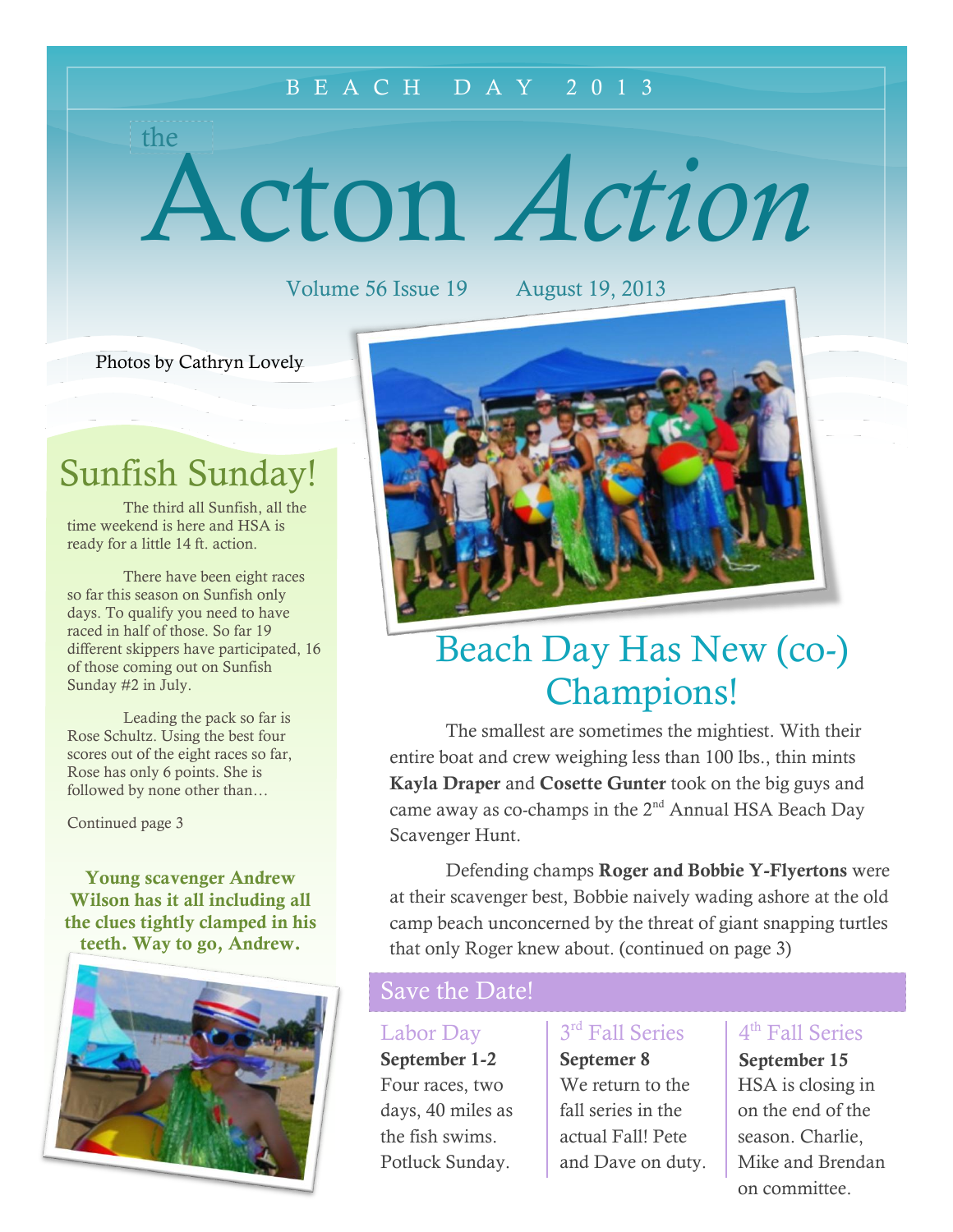#### ACTON ACTION AND SUMMER 2013





### A Hobie Full of Friends

**Ryan Servizzi** and friends **Matt, Kim and Kelsey** eventually conceded the hunt and headed for the beach to hamburgers and hot dogs, but not before giving it a go. The contestants had to find all seven items (minus the ducks) and wear everything they found. Including the Hawaiian skirts.

### How would Jim Paul look in a skirt?

Not that good but he did come back in full scavenger regalia - hat, flag, skirt, beads, etc. – and was secure enough in his masculinity not to make crew **Marlene Bennet**t wear it. (Unlike some. We won't mention who. OK, it was Roger.) Each item was worth so many points with the skirts the most pricey at 20 points. But they were worth every point. Winners Kayla/Cosette and Roger/Bobbie each amassed 70 points. They would have broken the tie if Roger had worn the outfit.

### Family, Friends, Fun 1:00 Harbor Gun Begins the Race

Armed with only their first clue, **Megan DeArmon** (at left) and friend go looking for one of seven "hidden treasures". One of the items, a bag of rubber ducks tied to a buoy, was stolen by a nefarious kayaker-canoermotorboater. Wait, let's blame it on a fisherman! Well, somebody took 'em.

### Gentlemen, start your sails.

**Dave Munday**, at left, with friends **Cathryn and Brian Lovely** ponder their first move and have lunch before heading out. Each time a boat found an item, they had to return to the committee boat for the next clue. Six times!



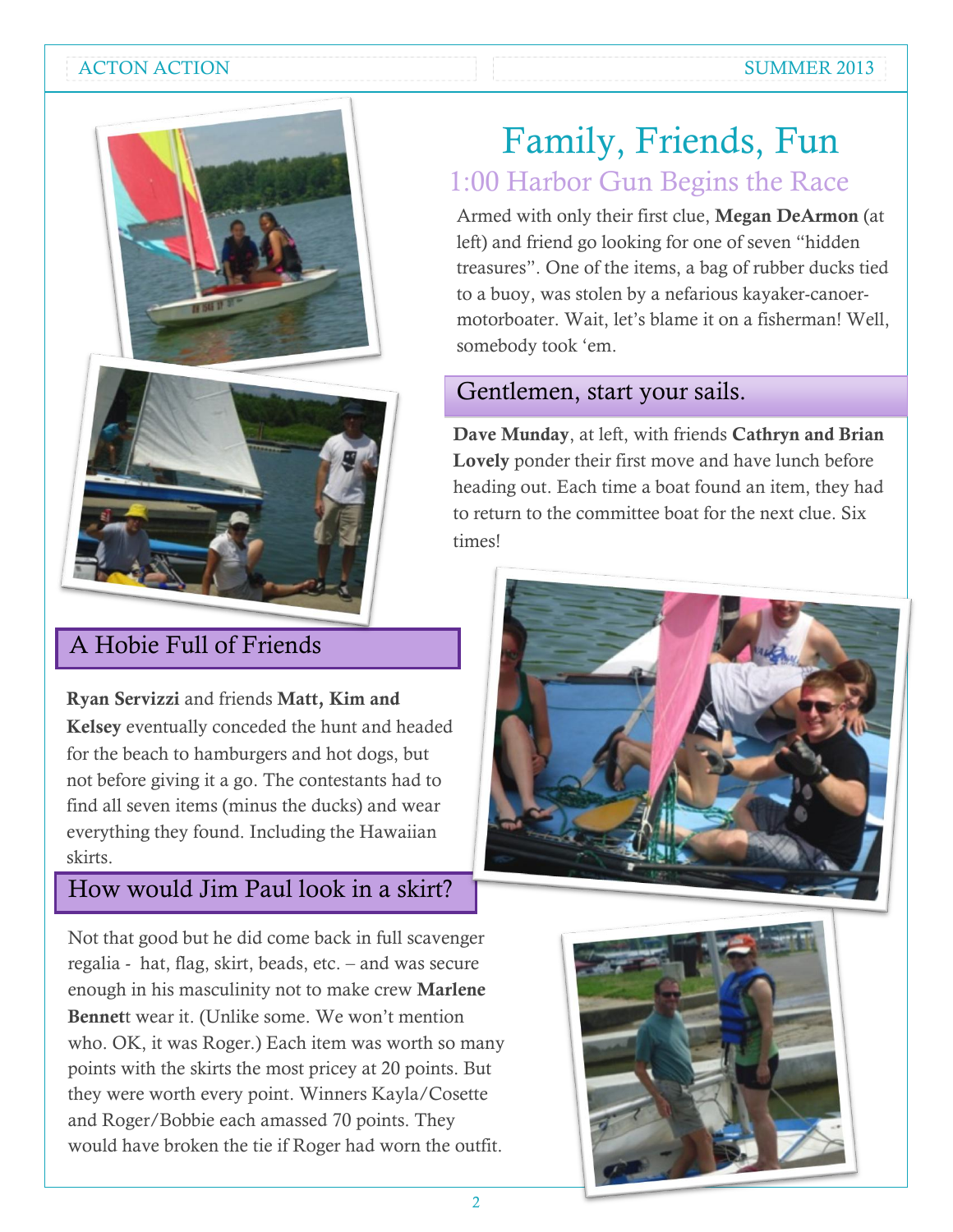ACTON ACTION SUMMER 2013



Photos by Cathryn Lovely

## Beach Day Scavenger Hunt (continued from page 1)

The day's activities began with a skipper's meeting on Sunfish Island at 12:30 where the process and rules were spelled out and **Jim Paul's** memory was tested.

Armed with only 13 sets of clues, organizers had to squeeze over 30 participants in to 13 boats. It worked. Each boat got at least two people and one of the clues to start out. Once on the water, it was Katie-bar-thespillway. The items to be retrieved were a rubber duck, a grass skirt, Mardi Gras beads, an American flag, a beach ball, a Styrofoam straw hat, and a pair of sunglasses. Each item was worth ten points except for the skirts which

were twice that value. And cuter, especially on the men.

The event started in 10-12 mph wind and gradually died down, causing some to give up their 3rd attempt to sail to the lodge area because of the d-r-e-a-d-f-u-l-l-y slow pace, but the first hour was exciting, especially as racers returned to get their next clue from the committee. No one crashed the boat too hard and all the blood was cleaned off the pontoons quickly.

Tiny tykes **Kayla and Cosette** persevered through the dying breeze to earn their share of the title. Participants got to keep everything but the skirts.



## Sunfish Sunday Is Here

**(**continued from page 1)

**Brendan Fraser** who has just 9 points due to his good showing in July. Yours truly is tied with Brendan, followed by **Mike Wier** of Hobie fame with 10 points.

The always dangerous **Roger, Evil Duke of Henthorn**, rounds out the top five with 13 points in his four best races. With at least half of the Sunfish series races to go, the standings could change dramatically after this Sunday.

If you have not qualified yet, this is your best chance to do so. Let's get 15 boats on the line, HSA. Reserve HSA Sunfish through **Pete Peters** fmp@fuse.net.